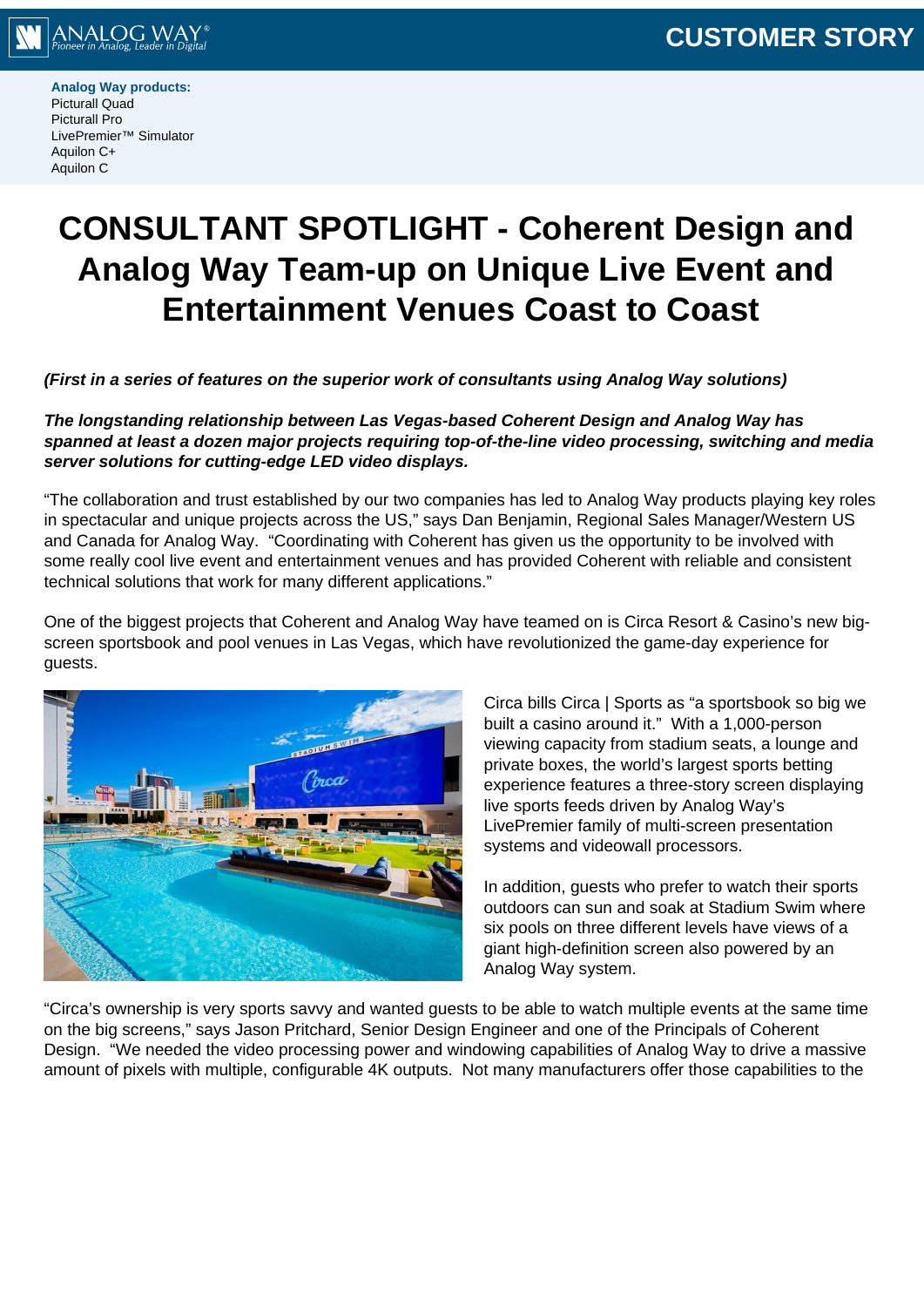## **CUSTOMER STORY**



## extent we required."

A trio of systems in Analog Way's LivePremier family are deployed at Circa | Sports and Stadium Swim. An Aquilon C+ drives the sportsbook's massive 66 million pixel, 118 x 38-foot 2.5mm LED screen. An Aquilon C powers the main 6 million pixel, 42 x 23-foot 3.9mm odds board on an adjacent wall and the 1.4 million pixel, 10 x 5.6-foot 1.9mm second floor odds board. Another Aquilon C drives the giant outdoor 13.7 million pixel, 132 x 40-foot 6mm Stadium Swim screen. Analog Way worked closely with Daktronics to update the Aquilon configuration as screen designs and sizes changed up to the final design.

"We were able to use Analog Way to do some creative and eye-catching screen layouts," Pritchard reports. "It's all about entertainment, and Analog Way helps us create different looks and execute new ideas without running out of horsepower."

Pritchard gives kudos to the LivePremier Simulator, which allows users to simulate any LivePremier series multi-screen presentation system on their PC or Mac. "I can virtually configure boxes with inputs and outputs, pixels and aspect ratios and simultaneously validate the design and the windows we want to get," he says. "It's extremely helpful in the design process: If we can do it in the Simulator we know the real processor will be able to handle it."



Pritchard first used Analog Way products in the Texas Live! entertainment center next to the Texas Rangers' Globe Life Park stadium in Arlington. Prior to the introduction of the Aquilon line, Coherent chose an Ascender 32 processor, two NeXtage processors and a Vertige controller to power displays in the Live! Arena, a multilevel, central gathering place with dining, sports and entertainment options.

"We selected the best technology to get the job done and get it done right," says Pritchard. "We pushed the limits of what processors could do at the time." Coherent was tasked with driving eight games on two sets of top, middle and lower screens that required custom mapping for proper display; Analog Way's Chief Technologist, Andrzej Lubaszka, traveled to the site to ensure a successful end result.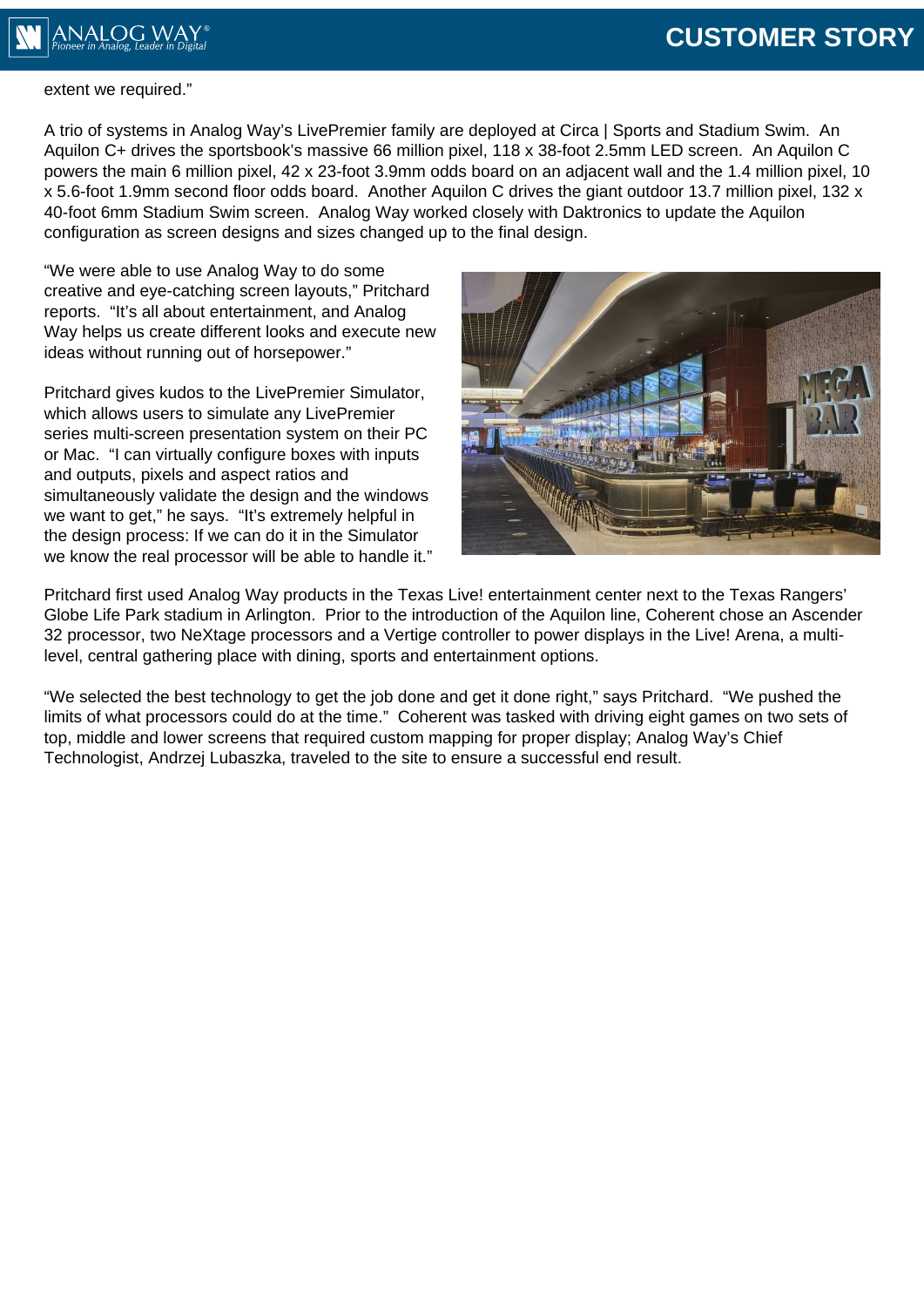## **CUSTOMER STORY**



Coherent Design Engineer Joel Spurgeon also chose Analog Way gear for the Live! projects he worked on. At Live! Casino & Hotel Philadelphia, near the South Philadelphia Sports Complex, an Aquilon C powers a 52-foot LED Media Wall in the FanDuel Sportsbook and Lounge, where guests can watch up to 24 televisions simultaneously, and a similar wall in the R Bar where roulette players gather the Sports & Social restaurant and bar. Another Aquilon C drives the odds board there as well as a 4K LED videowall in the adjacent Man Cave.

At Live! Casino Pittsburgh an Aquilon C drives the 40-foot LED wall in the FanDuel Sportsbook and Lounge, enabling guests to peruse up to a dozen games at once, plus an odds videowall alongside. Analog Way's Picturall Quad media server powers the elevated LED video ribbons above the betting kiosks and counter.

"Analog Way is known for its mission-critical products and delivers in mission-critical applications," says Spurgeon. "No matter what you throw at Analog Way's gear in a single frame, the system can handle it. I jumped for joy when Aquilon C was introduced – it's become our number-one choice for windowing processors. It requires fewer machines and saves rack space while providing quality scaling and great pictures on any LED pitch's native resolution. And Analog Way's service is always top notch."

Most recently, Spurgeon utilized an Aquilon C+ for the 3-wall LED video centerpiece in the Sports & Social restaurant and bar at Live! Casino & Hotel Maryland in Hanover.

Coherent's Director of Operations, Sean Greener, Jr., is also enthusiastic about Aquilon. "It saves a great deal of space inside the rack, has a tremendous amount of processing power and a ton of flexible I/Os," he says. "Analog Way offers us robust solutions with workhorse products that do the job well. And Dan Benjamin and the support team are really great – so knowledgeable and responsive. They make every job very easy and smooth."

When Greener joined Coherent he tapped Ascender 48 seamless switchers integrated with a Picturall Pro media server to drive the 105-foot curved LED videowall in the William Hill Sports Book at The STRAT Hotel, Casino and SkyPod attraction on the Las Vegas Strip. Ascender 48 proved to be a perfect fit with its ability to scale and process very wide pixel spaces and drive so much pixel density.